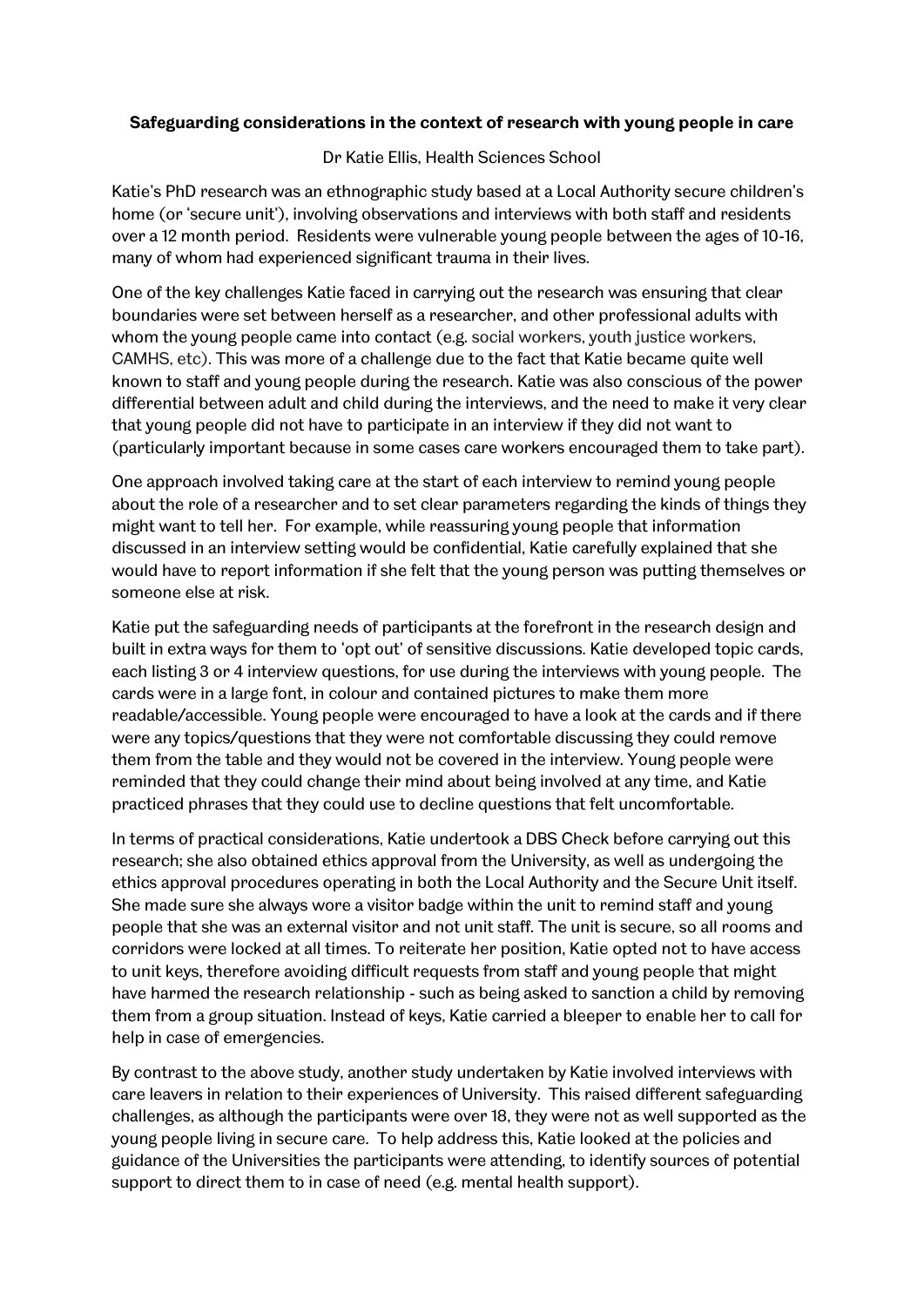The following page shows the information sheet\* Katie provided to the young people invited to participate in her PhD project, as discussed in this vignette.

\*Please note that this project was undertaken prior to the introduction of the General Data Protection Regulation (GDPR) and UK Data Protection Act 2018, so it does not cover all the aspects that would be expected to meet the current data protection requirements.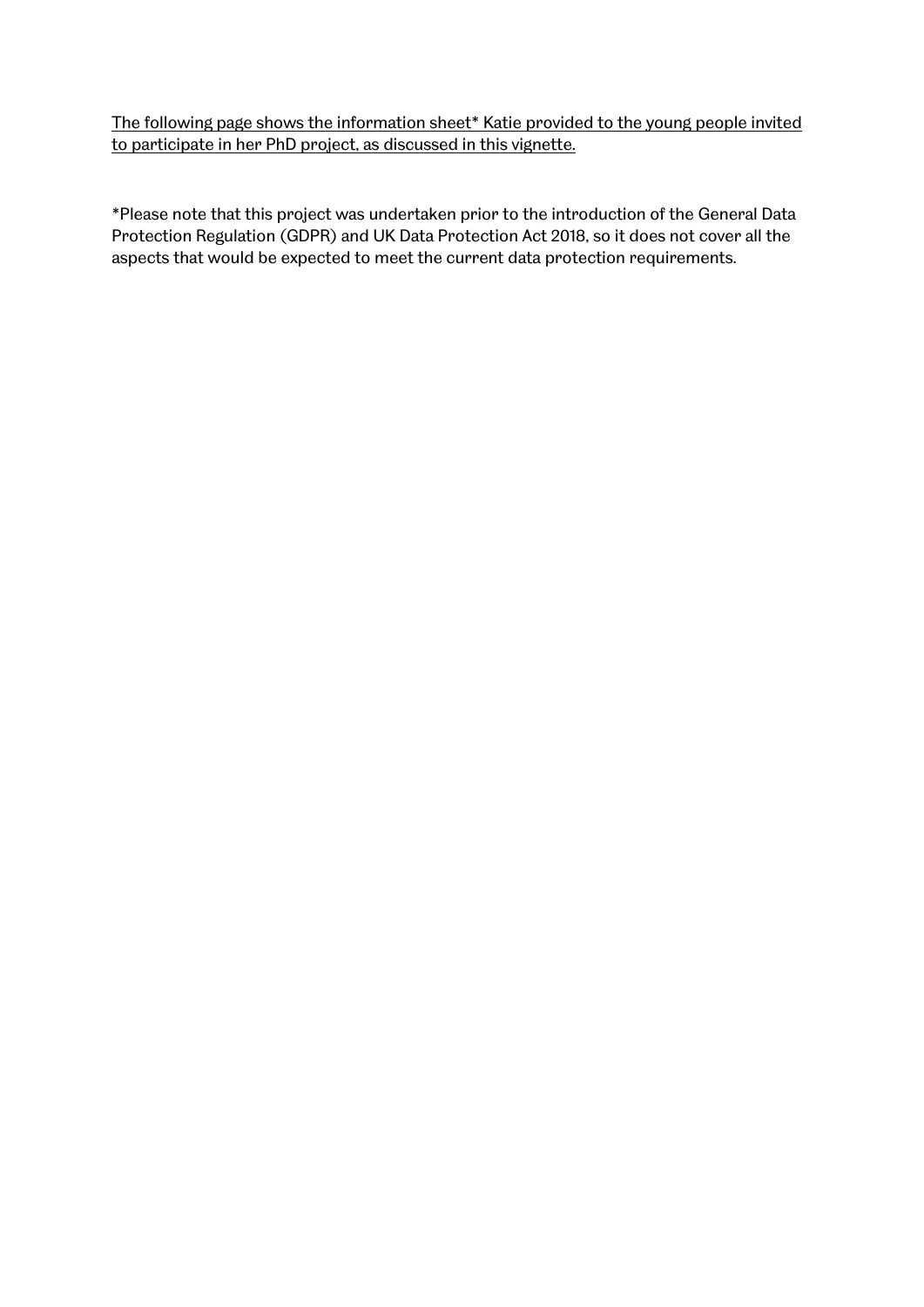

Centre for the Study<br>of Childhood and Youth



# **Decision Making in Secure Accommodation**



My name is Katie Ellis and I work as a researcher for the Centre for the Study of Childhood and Youth at the University of Sheffield.



I am interested in talking to girls in Secure Accommodation to see how you make decisions in your everyday lives and to look at how being in Secure Accommodation changes the way you might make decisions now and in the future.

I am interested to see what types of things affect how you make decisions, like: Magazines, Radio or TV Friends and family members Professionals (like teachers, YOT workers or social workers)